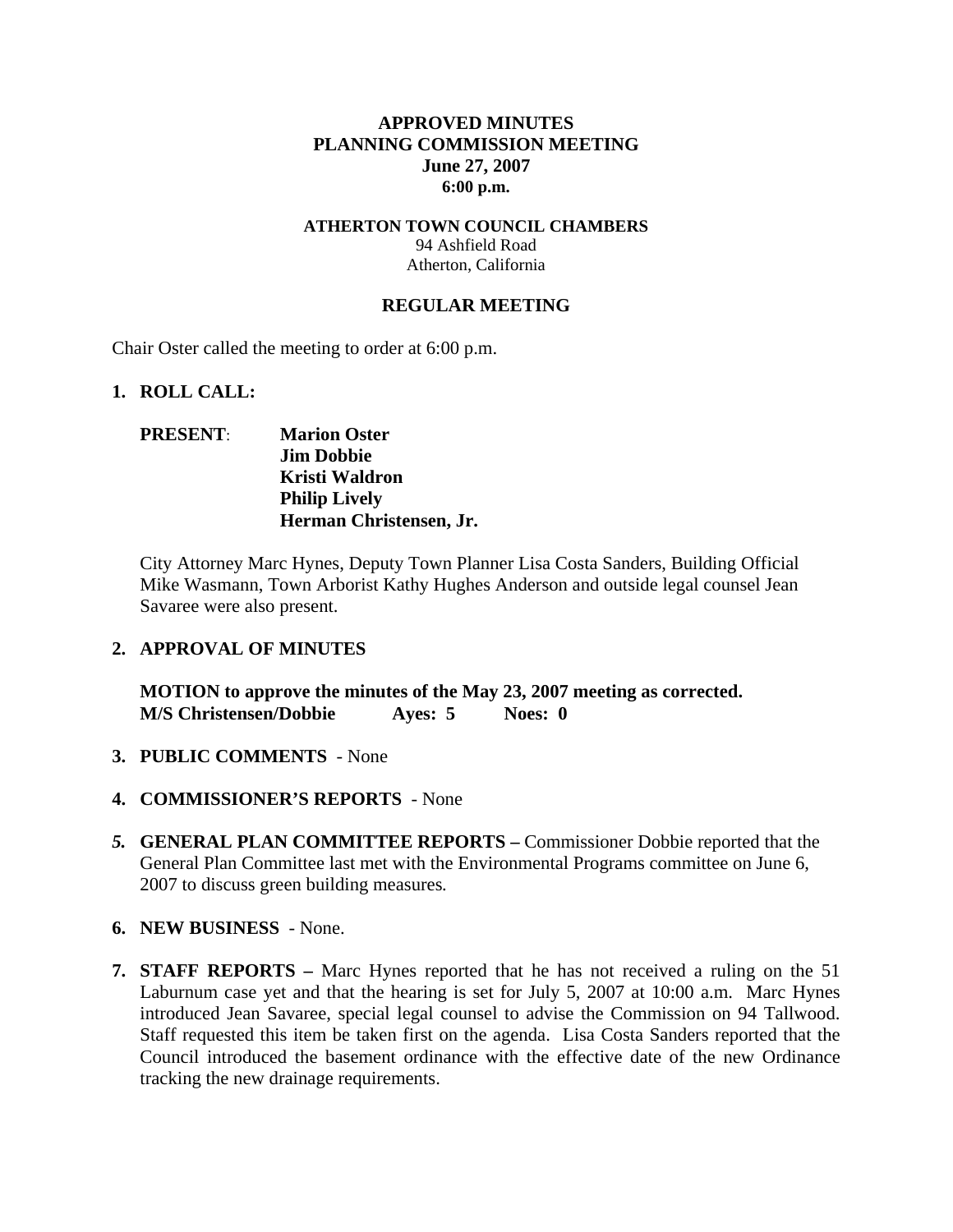June 27, 2007 Planning Commission Minutes Page -2-

### **PUBLIC HEARINGS**

Agenda item #10 was heard ahead of agenda item #8

**10. Conditional Use Permit – 94 Tallwood –** Conditional Use Permit to allow a basement to exceed two feet in height above the surrounding average natural grade for hillside properties. Atherton Municipal Code Section 17.36.190.

Lisa Costa Sanders stated that based upon review of the application materials as submitted, the site does not meet the 20% cross slope requirement. Staff advised the applicant that staff could not support the request. Through the applicant's legal counsel, staff was advised to continue the item to allow time for review by an outside engineer. Based on that request, staff did not prepare a staff report for the Planning Commission's consideration. Staff recommends the Commission continue the item to the July 25, 2007 meeting.

### OPEN PUBLIC COMMENT

William Ross, attorney for the property owners, requested the Planning Commission deny the application this evening. He stated that this hearing was a procedure agreed upon to stay the litigation. They would like to appeal to the City Council for consideration at their July meeting and that the City Council has authorized an outside planner to analyze the application.

Commissioners Lively asked Mr. Ross under what grounds does the Planning Commission have for denial. Mr. Ross replied that based on the Town's planner's review that the application does not meet the Code specified standard.

Commissioner Christensen asked about the timeframe for this issue. Mr. Ross replied that time is of the essence. The continuance was agreed upon prior to understanding that the Council cancelled their August meeting. The City has issued a temporary certificate of occupancy for the residence.

Mr. Ross stated that based on the verbal analysis submitted by the Town's planner tonight, the Planning Commission can find that the application does not meet the standard outlined in the code. The height of the basement exceeds 2' when measured from average natural grade and is therefore the basement is considered in the floor area calculations for the lot. The improvements at the site exceed the allowed floor area for the site. Excluding the basement area from floor area calculations would bring this property into compliance.

### CLOSE PUBLIC COMMENT

Commissioner Waldron asked what the ramifications are if this item is continued. Commissioner Lively asked if the Council could hold a special meeting to hear this item. Jean Saveree replied that the Council has the ability to hold a special meeting and that she is not aware of how continuance might impact this item.

Commissioner Oster indicated that the Planning Commission takes their position very seriously and that she cannot vote to deny this item at this time.

**MOTION to continue the item to the July 25, 2007 meeting.**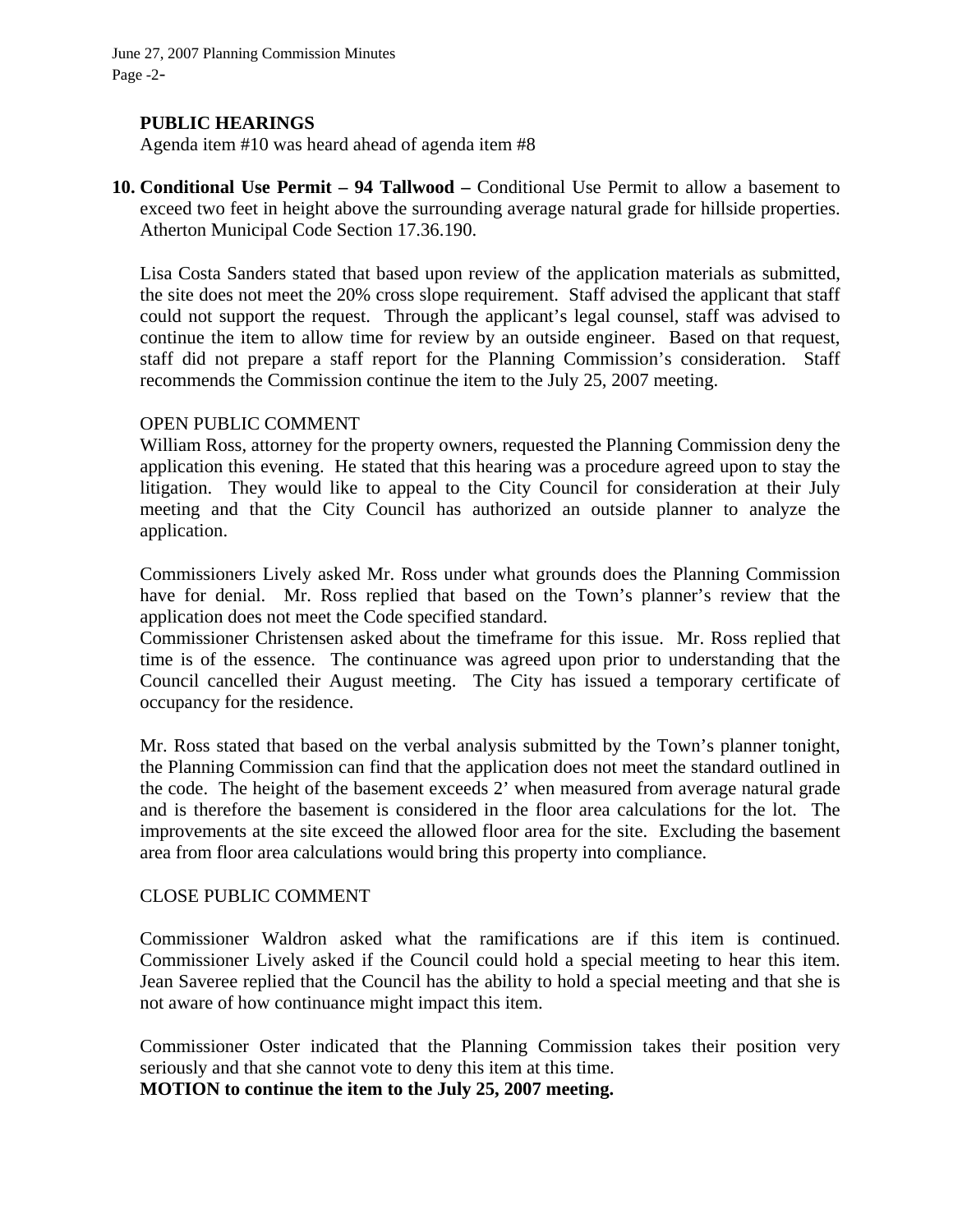## **M/S Dobbie/Lively Ayes: 5 Noes: 0**

Mr. Ross stated that based on representation by Town's special legal counsel Cris Carrigan, he feels this is undue administrative delay.

Jean Saveree stated that the continuance was originally at the request of the applicant and that the City Council can hold a special meeting with 24-hours notice.

**8. Heritage Tree Removal Permit and Negative Declaration – 124 Austin –** Heritage Tree Removal Permit and Negative Declaration to allow the removal of four heritage tree. Atherton Municipal Code Section 8.10.

Lisa Costa Sanders presented the staff report and indicated staff support for the tree removal request.

## OPEN PUBLIC COMMENT

Roy Magruder, property owner, stated that they wish to remove the Pin Oak as it is crowded and feel it will not result in an odd gap with the neighbor's cedar. He stated that the Birch trees are being requested for removal for a new pool house.

## CLOSE PUBLIC COMMENT

Commissioner Waldron expressed support for the request.

Commissioner Lively expressed support for the request with the additional condition that the applicant be required to implement the recommendations of the Arborist report for the remaining trees.

Commissioner Christensen stated support for the request.

Commissioner Dobbie stated support for the request.

Commissioner Oster stated support for the request with modification to condition #2 to require two 36" box size native oak trees, rather than one 36" box size tree.

## **MOTION to find the Initial Study and draft Mitigated Negative Declaration prepared for this project are adequate and in conformance with the California Environmental Quality Act and that the Planning Commission adopt the Draft Mitigated Negative Declaration for the 124 Austin Avenue Tree Removal Project.**

**M/S Waldron/Oster Ayes: 5 Noes: 0** 

## **Finding:**

**1.** The Initial Study and Draft Mitigated Negative Declaration prepared for this project are adequate and in conformance with the California Environmental Quality Act.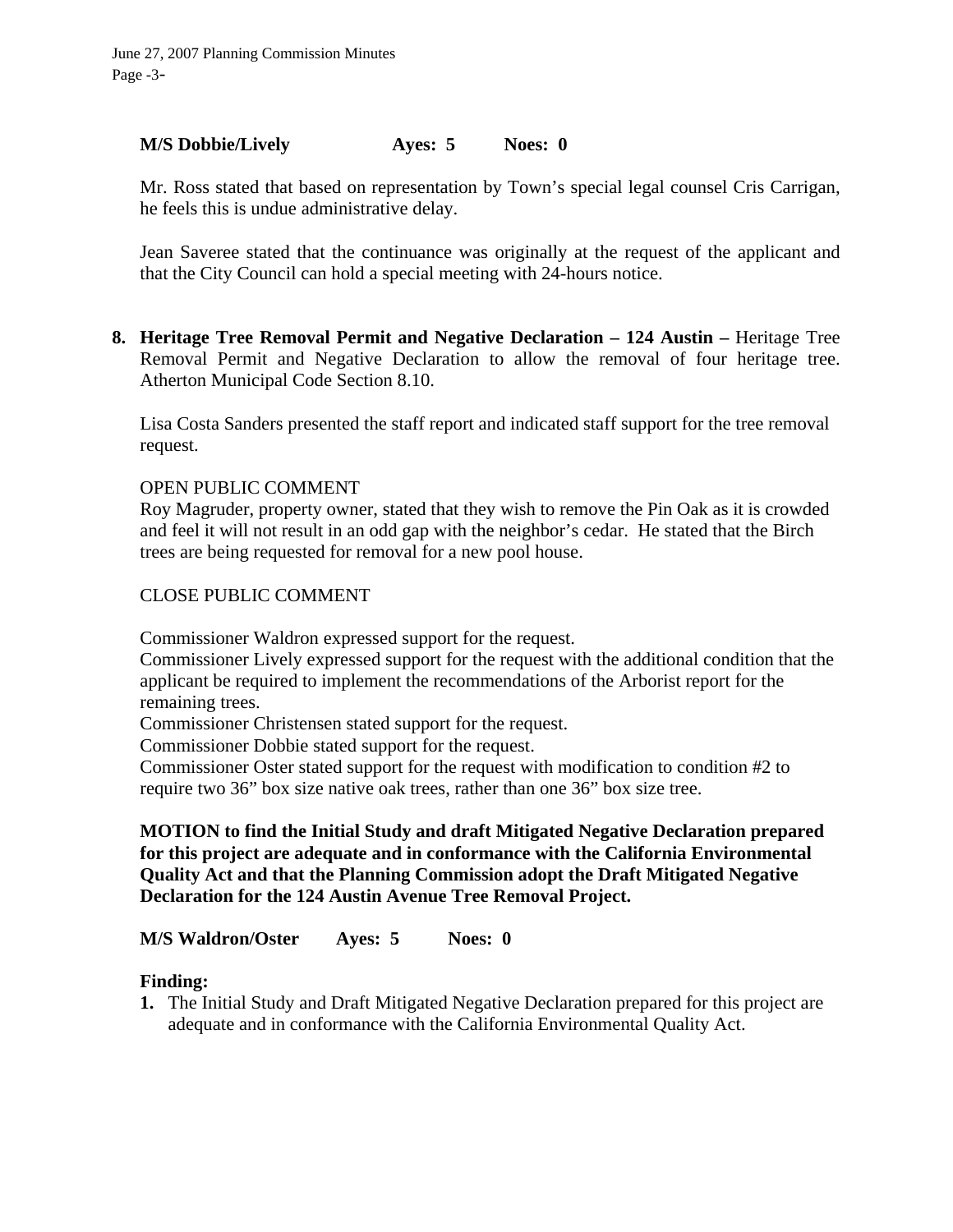**MOTION to approve the Heritage Tree Removal Permit to allow removal of four heritage trees based on the following finding and subject to the conditions of the Heritage Tree Removal Permit with the following additional conditions.** 

**M/S Oster/Lively Ayes: 5 Noes: 0** 

# **Finding:**

1. The removal of four trees would not be contrary to the purpose and intent of the Atherton General Plan.

# **Additional Conditions:**

- 1. Condition #2 shall be modified as follows; replace "a 36" box size tree" with "two 36" box size native oak trees".
- 2. Add condition #4 to read as follows; "The applicant shall implement the recommendations of the Arborist report prepared by Urban Tree Management dated September 5, 2006 for all remaining trees on-site."
- **9. Conditional Use Permit 7 Faxon Forest** Conditional Use Permit to allow a spa with trellis to be located at the front yard setback. Atherton Municipal Code Section 17.36.050(A)(3).

Lisa Costa Sanders presented the staff report and indicated staff support for the proposed location of the spa and trellis.

## OPEN PUBLIC COMMENT

Eric Peterson, Architect, stated that the applicant chose the location of the spa for proximity to the master bedroom. Richard Lungram, job site superintendent for the property, stated that work was stopped after the Town's inspector denied the form inspection due to the location of the spa.

## CLOSE PUBLIC COMMENT

Commissioner Lively asked is the location of the trellis included in use permit. Staff responded in the affirmative. Commissioner Lively requested the following additions to the conditions of approval; condition #1 date of plans should reflect May 18, 2007, condition #2 include the current hours of operation of 8:00 am until 8:00 pm for spa equipment and condition #5 include "and Trellis" shall be shielded or downlit.

**MOTION to approve the Conditional Use Permit to allow a spa and trellis to be located at the front property line based on the following finding and subject to the conditions of the Conditional Use Permit with the following amended conditions;** 

**M/S Dobbie/Christensen Ayes: 5 Noes: 0**